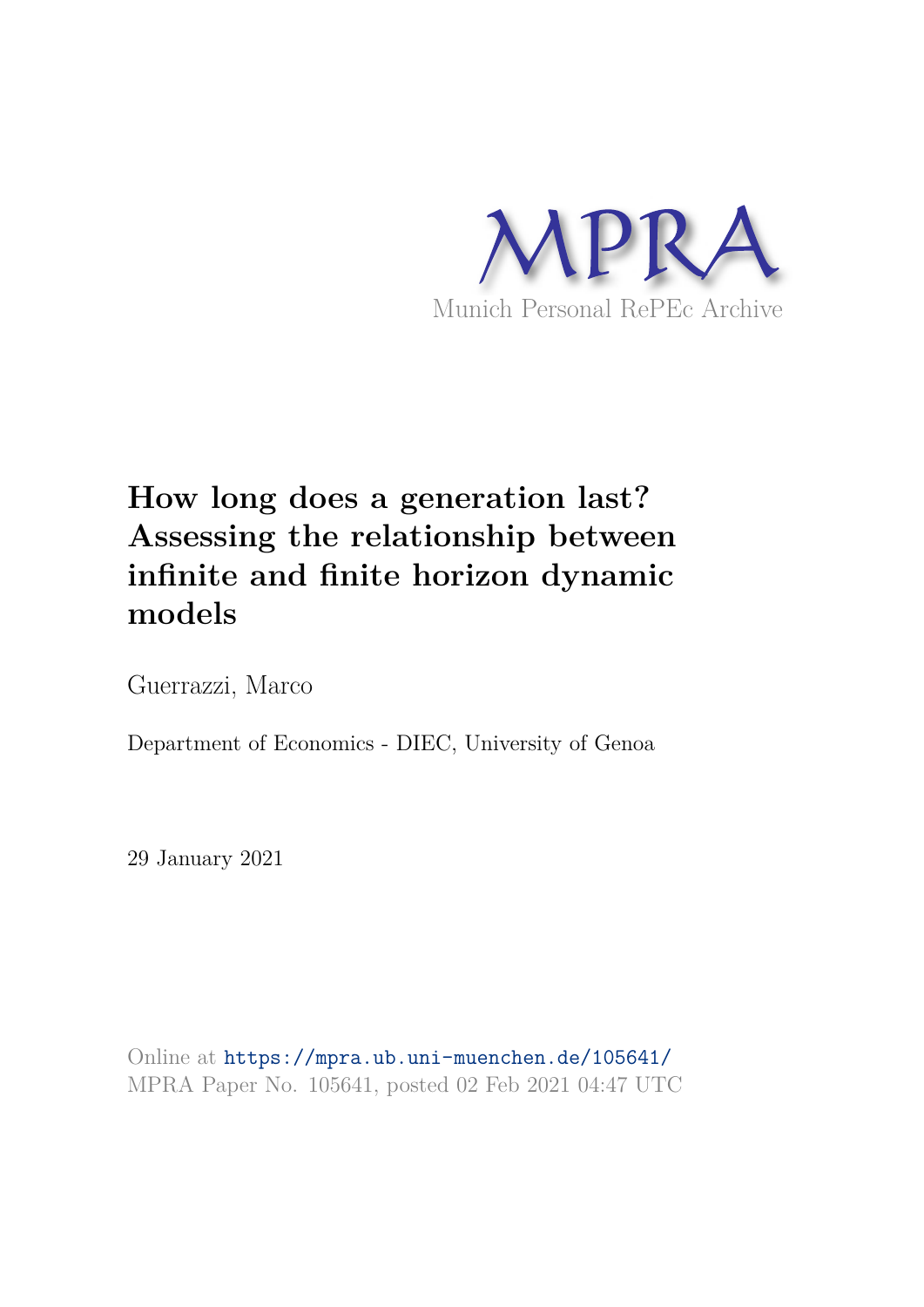# How Long does a Generation Last? Assessing the Relationship Between Infinite and Finite Horizon Dynamic Models<sup>∗</sup>

MARCO GUERRAZZI<sup>†</sup>

January 29, 2021

#### **Abstract**

This paper aims at assessing the temporal relationship that exists between the time reference of dynamic models with infinite and finite horizon. Specifically, comparing the optimal inter-temporal plans arising from an infinite-horizon model and a 2-period overlapping generations model in their stationary equilibria, I offer a straightforward way to determine the number of time periods of the former that may form a unit of time of the latter. In this way, I show that the theoretical length of a generation is an increasing function of the discount factor of the optimizing agent and I provide an economic rationale for such a relationship grounded on consumption smoothing.

**Keywords:** Infinite horizon; Overlapping generations; Consumption smoothing; Discount rate.

**JEL Classification:** C61, C68, E21, E30.

<sup>∗</sup>Comments are welcome.

<sup>†</sup>Author contacts: Department of Economics – DIEC, University of Genoa, via F. Vivaldi, n. 5, 16126 Genoa (Italy), Phone (+39) 010 2095702, Fax (+39) 010 2095269, E-mail: guerrazzi@economia.unige.it.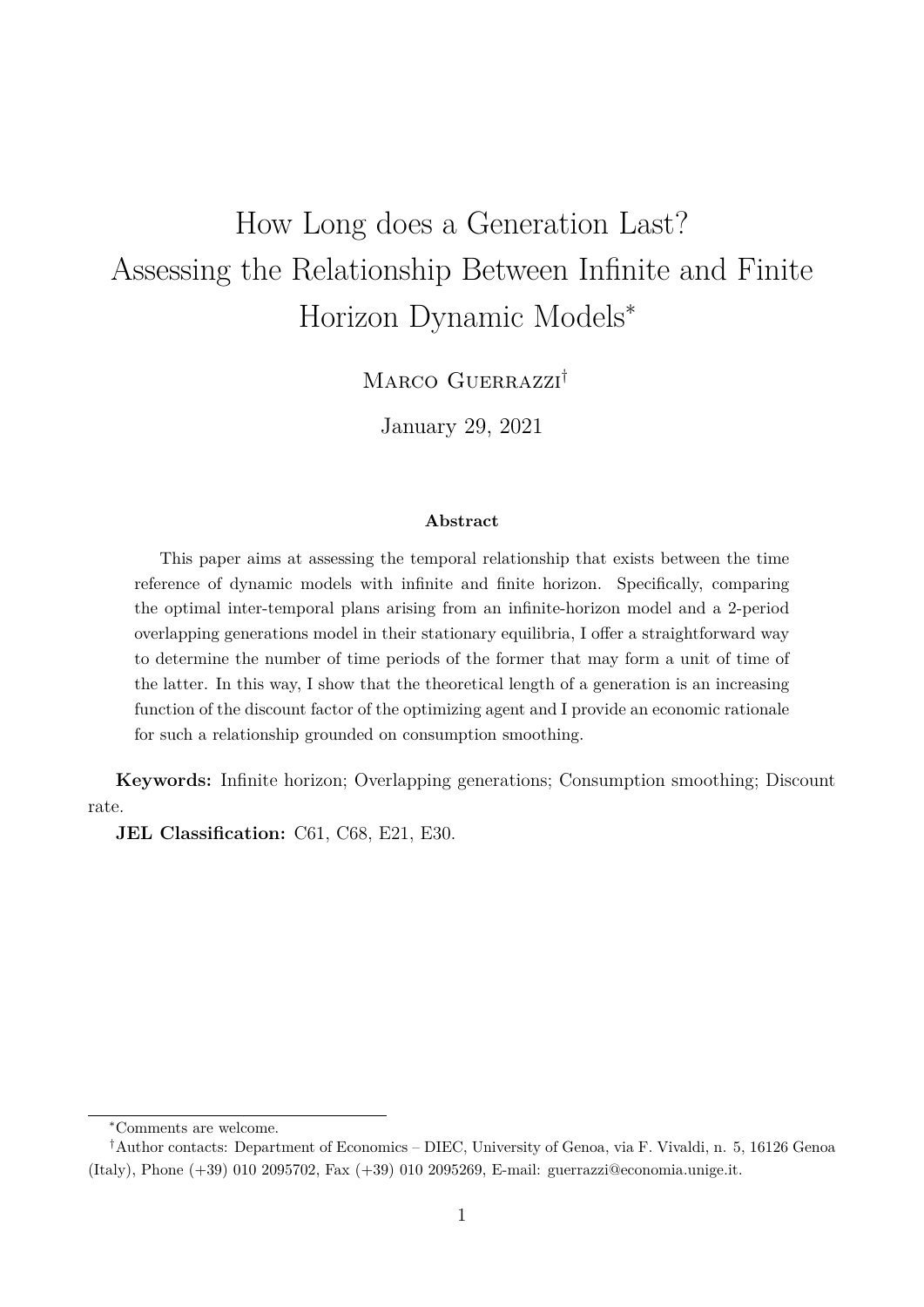#### **1 Introduction**

According to a widely accepted view, the length of a generation, i.e. the number of periods between successive young-old relationships in human communities, is something around 25 years.<sup>1</sup> As proof of this, a quarter of a century is also the time interval usually acknowledged for a human generation by demographers and geneticists (e.g. Weiss, 1973; Thomson et al. 2000).

From the very beginning of modern economic science, economists studied a large variety of important relationships that involve human beings in different stages of their life by taking the underlying time perspective in serious consideration (cf. Samuelson, 1958; Diamond, 1965; Galor and Weil, 1996). However, to the best of my knowledge, economic dynamics takes the length of a generation as given without any attempt to provide a possible criterion to measure the actual duration of young-old relationships that are typical of finite-time models. In this paper, I aim at filling this gap by evaluating the theoretical length of a generation from an exquisitely economic point of view.

The starting point of my deepening is the assessment of the temporal relationship that holds between the time reference of commonly used dynamic models with infinite and finite horizon. Specifically, comparing the optimal inter-temporal plans arising from an infinite horizon (IH) model and a companion 2-period overlapping generations (OLG) model in their stationary equilibria, I provide a straightforward way to determine the number of time periods of the former that may form a unit of time of the latter. In other words, analysing the behaviour of a representative household endowed with logarithmic instantaneous preferences that puts forward an optimal intertemporal plan aimed at financing its consumption expenditure by means of its own wealth, I show that the hypothetical length of a generation depends on how heavily the household itself discount future utility streams. To be precise, I show that the number of periods of the IH model that form the first unit of time in the OLG model is an increasing function of the discount factor value. In this way, relying on dynamic models with a sound microfoundation, I am able to give a point evaluation of the theoretical length of a generation as well as to give some insights on how calibrate the rate of intertemporal preference in conventional business cycle models.

The paper is arranged as follows. Section 2 describes the common framework of the analysis. Section 3 develops the IH model. Section 4 sets out the 2-period OLG model. Section 5 makes a comparison between the optimal consumption plans arising from the mentioned dynamic models. Finally, section 6 concludes.

<sup>&</sup>lt;sup>1</sup>The young (old) are usually the children (parents) of the old (young) born in the previous period.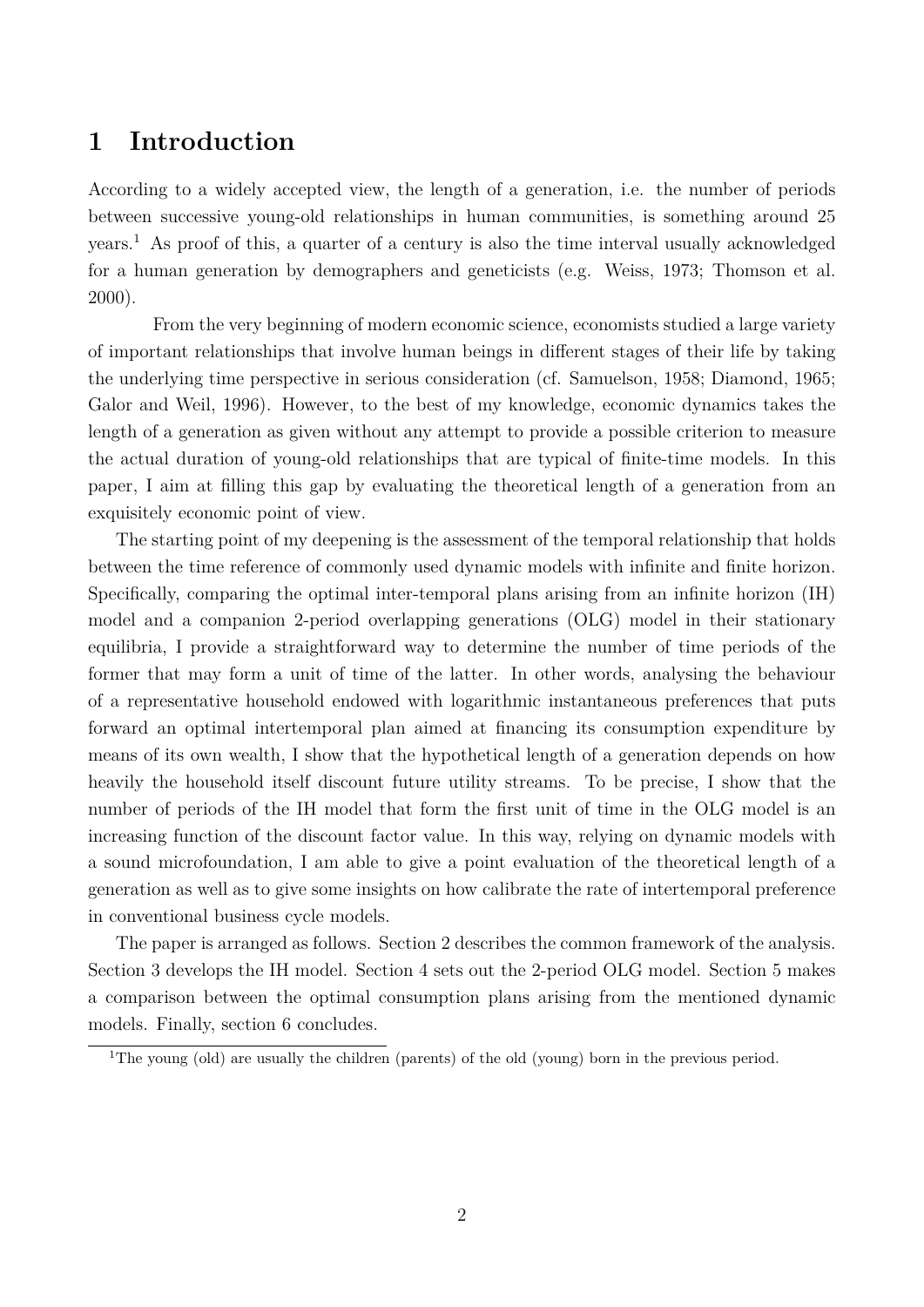#### **2 A common framework**

Taking time as a discrete phenomenon, I consider an IH and a 2-period OLG model in which a representative household endowed with logarithmic instantaneous preferences puts forward an optimal inter-temporal plan aimed at financing its consumption expenditure by means of its own wealth. In addition, I make the hypothesis that in both cases the household discounts future utility streams with a constant discount rate.

Assuming that the household is called in to choose among  $n \geq 1$  goods, the maximandum of its inter-temporal problem is the following:

$$
\sum_{t=s}^{T} \left(\frac{1}{1+r}\right)^{t-s} \sum_{i=1}^{n} g_i \log(c_{i,t})
$$
\n(1)

where s is the starting period, T is the final period,  $r > 0$  is a measure of real interest rate,  $c_{i,t}$  is the real consumption of the *i*-th good at time  $t$  – with  $t = s, \ldots, T$  – and  $g_i$  – with  $i = 1, \ldots, n$ – is weight in terms of instantaneous utility assigned to the  $i$ -th good.

For sake of simplicity, I also assume that the instantaneous utility is a log-linearization of a homogenous function of degree one. Therefore, it holds

$$
\sum_{i=1}^{n} g_i = 1\tag{2}
$$

Let me now introduce to the structure of the intertemporal budget constraint. In the starting period, the representative household is assumed to be endowed with a real wealth equal to  $W_s \geq 0$ . This amount of resources can be thought as the sum of the household's human and financial wealth evaluated in the initial period of the optimization problem and it can be alternately consumed or  $-$  if saved  $-$  invested in the capital market at the prevailing interest rate. Consequently, the intertemporal budget constraint of the household is of the form

$$
\sum_{t=s}^{T} \left(\frac{1}{1+r}\right)^{t-s} \sum_{i=1}^{n} c_{i,t} \leqslant W_s \tag{3}
$$

In a quite conventional way, the intertemporal budget constraint defined by eq. (3) simply states that the actual value of the consumption expenditure over the  $n$  goods carried out from s to T cannot be higher than the value of the initial wealth of the household. Moreover, since the interest rate used to discount future consumption streams is equal to the one used to discount their future instantaneous utilities, such an intertemporal budget constraint will imply the stationarity of the consumption plans in the two models developed below (cf. Ramsey, 1928; Cass, 1965; Koopmans, 1965).

In the remainder of the paper, I will use  $t$  to denote the unit of time of the IH model while I will use  $\tau$  to denote the unit of time of the 2-period OLG model. Consequently, T will be equal to  $\infty$  for the IH model whereas in the OLG model – in which the household is initially young,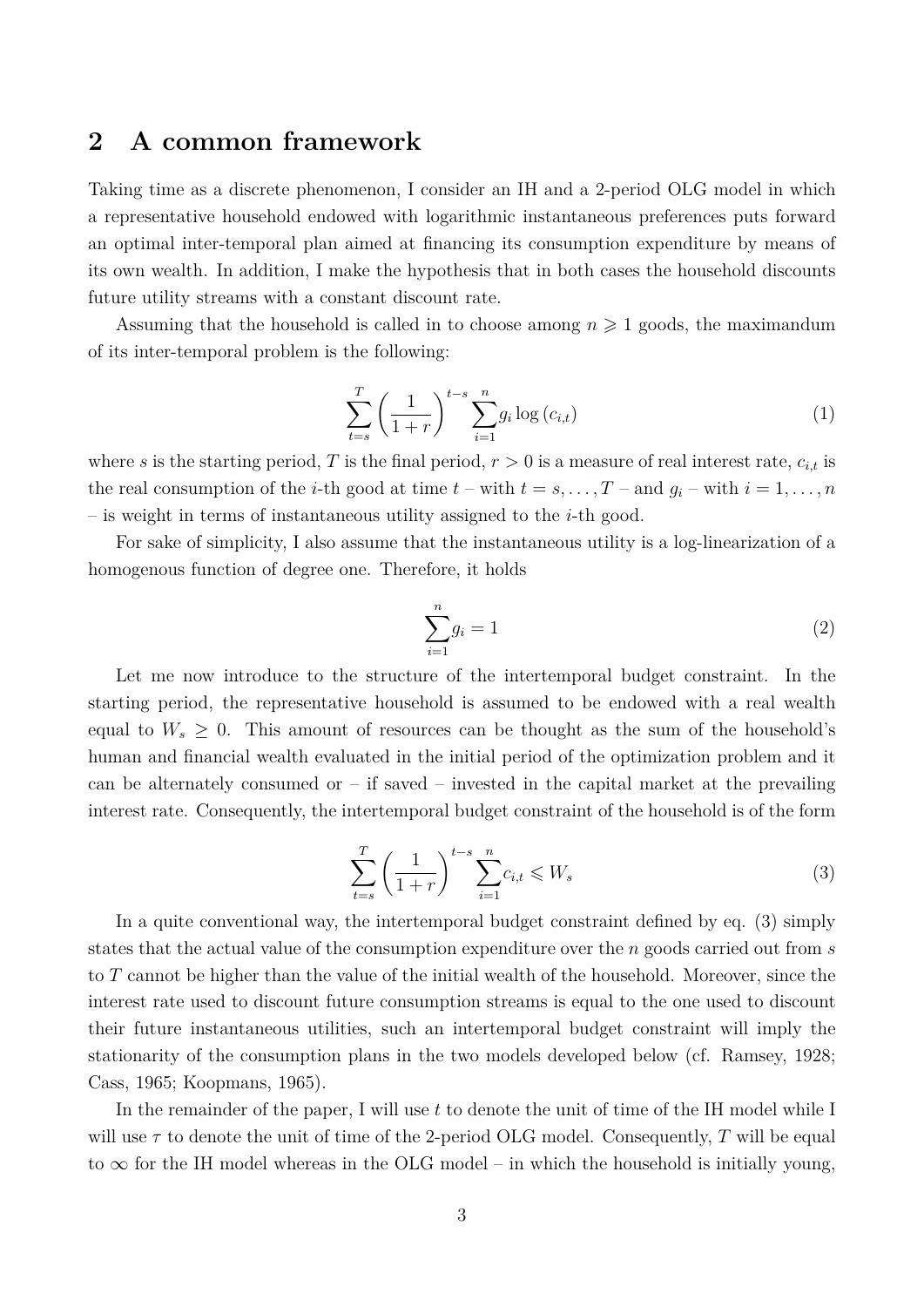then after a period it becomes old – T will be equal to  $s + 1$ . Obviously, it seems reasonable to argue that  $\tau > t$ , i.e. that the time horizon covered by a period of the OLG model is longer than the one covered by a single period of the IH model. Given such a different time perspective, I will also assume that the real interest rate plugged into the IH model – indicated by  $r_{\text{IH}} > 0$  – is strictly lower than the one plugged into the OLG model, denoted instead by  $r_{\text{OLG}} > 0$ . Everything else being equal, this hypothesis means that the representative young household of the OLG model will tend to discount future consumption streams more heavily than the household of the IH model does. However, at the same time, the old household of the OLG model will enjoy a higher return on its financial investment on the capital market. Given this general framework, the main goal of the theoretical analysis that follows is to provide a way to assess the possible magnitude of the ratio  $\tau/t$ .

#### **3 The IH model**

In this section, I develop a simple IH model that draws on Farmer and Plotnikov (2012) and Farmer (2010, Chapter 6). Specifically, the problem of the representative infinitely lived household is assumed to be the following:

$$
\max_{\left\{ \{c_{i,t}\}_{i=1}^n \right\}_{t=s}} \sum_{t=s}^{\infty} \left( \frac{1}{1+r_{\text{IH}}} \right)^{t-s} \sum_{i=1}^n g_i \log(c_{i,t}) \tag{4}
$$

s.to

$$
\sum_{t=s}^{\infty} \left(\frac{1}{1+r_{\text{IH}}}\right)^{t-s} \sum_{i=1}^{n} c_{i,t} \leqslant W_s \tag{5}
$$

The problem above can be solved by writing the implied Lagrangian. Hence,

$$
\mathcal{L}\left(\cdot\right) \equiv \sum_{t=s}^{\infty} \left(\frac{1}{1+r_{\text{IH}}}\right)^{t-s} \sum_{i=1}^{n} g_i \log\left(c_{i,t}\right) - \lambda \left(\sum_{t=s}^{\infty} \left(\frac{1}{1+r_{\text{IH}}}\right)^{t-s} \sum_{i=1}^{n} c_{i,t} - W_s\right) \tag{6}
$$

where  $\lambda$  is the Lagrange multiplier.

The first-order conditions (FOCs) for eq. (6) are given by the following sequences:

$$
g_i - \lambda c_{i,t} = 0 \qquad i = 1, \dots, n \qquad t = s, \dots, \infty \tag{7}
$$

Recalling the result in eq.  $(2)$ , the aggregation over the n consumption goods reveals that the expressions in eq. (7) can be written as

$$
C_t = \frac{1}{\lambda} \qquad t = s, \dots, \infty \tag{8}
$$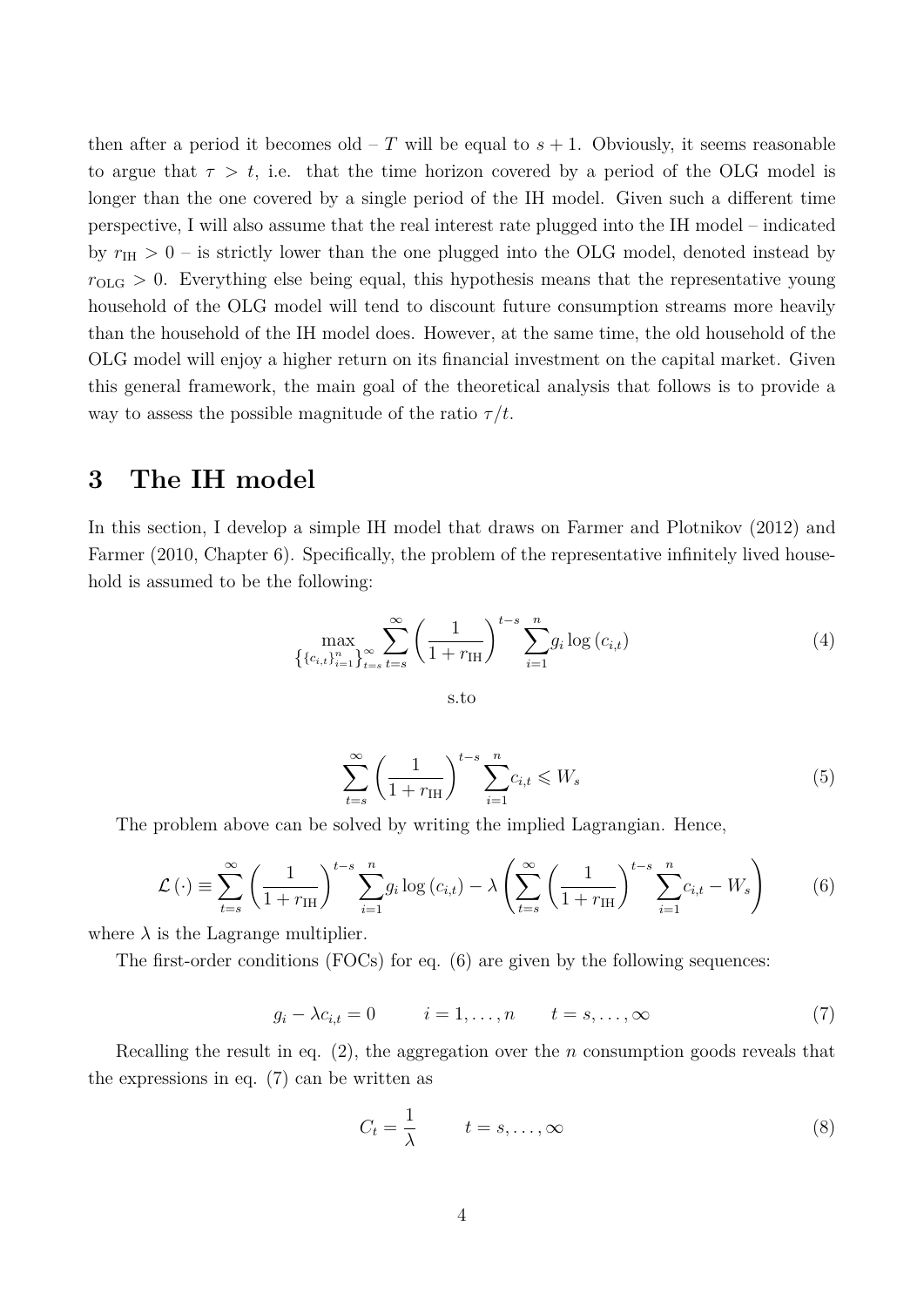where  $C_t \equiv \sum^n$  $i=1$  $c_{i,t}$  is the aggregate consumption expenditure at time t.

Plugging the result in eq. (8) into the intertemporal budget constraint in eq. (5) allows us to write down the Lagrange multiplier as a function of the real interest rate and the value of initial wealth. Formally speaking, it holds

$$
\lambda = \frac{1}{W_s} \frac{1 + r_{\text{IH}}}{r_{\text{IH}}} \tag{9}
$$

Substituting eq. (9) into eq. (8) leads to

$$
C_t = \frac{r_{\rm IH}}{1 + r_{\rm IH}} W_s \tag{10}
$$

The expression in eq. (10) reveals that the optimal plan of the infinitely lived household is to consume in each period a fraction of its own wealth equal to  $r_H/(1 + r_H)$ . Consequently, the higher the value of the discount rate, i.e. the more impatient the household, the higher the share of the initial wealth allocated to current consumption.

### **4 The 2-period OLG model**

In this section, I develop a simple 2-period OLG model that draws on Guerrazzi (2007, 2010). Specifically, the representative household that lives for 2 periods is assumed to solve the following problem:

$$
\max_{\left\{\{c_{i,t}\}_{i=1}^n\right\}_{\tau=s}} \sum_{\tau=s}^{s+1} \left(\frac{1}{1+r_{\text{OLG}}}\right)^{\tau-s} \sum_{i=1}^n g_i \log\left(c_{i,\tau}\right) \tag{11}
$$

s.to

$$
\sum_{i=1}^{n} c_{i,s} + \frac{1}{1 + r_{\text{OLG}}} \sum_{i=1}^{n} c_{i,s+1} \leqslant W_s \tag{12}
$$

As before, the problem above can be solved by writing the implied Lagrangian. Hence,

$$
\mathcal{L}\left(\cdot\right) \equiv \sum_{\tau=s}^{s+1} \left(\frac{1}{1+r_{\text{OLG}}}\right)^{\tau-s} \sum_{i=1}^{n} g_i \log\left(c_{i,\tau}\right) - \lambda \left(\sum_{i=1}^{n} c_{i,s} + \frac{1}{1+r_{\text{OLG}}}\sum_{i=1}^{n} c_{i,s+1} - W_s\right) \tag{13}
$$

The FOCs for eq. (13) are given by the following sequences:

$$
g_i - \lambda c_{i,\tau} = 0 \qquad i = 1, ..., n \qquad \tau = \{s, s+1\}
$$
 (14)

Recalling the result in eq.  $(2)$ , the aggregation over the *n* consumption goods reveals the expressions in eq. (14) necessarily imply that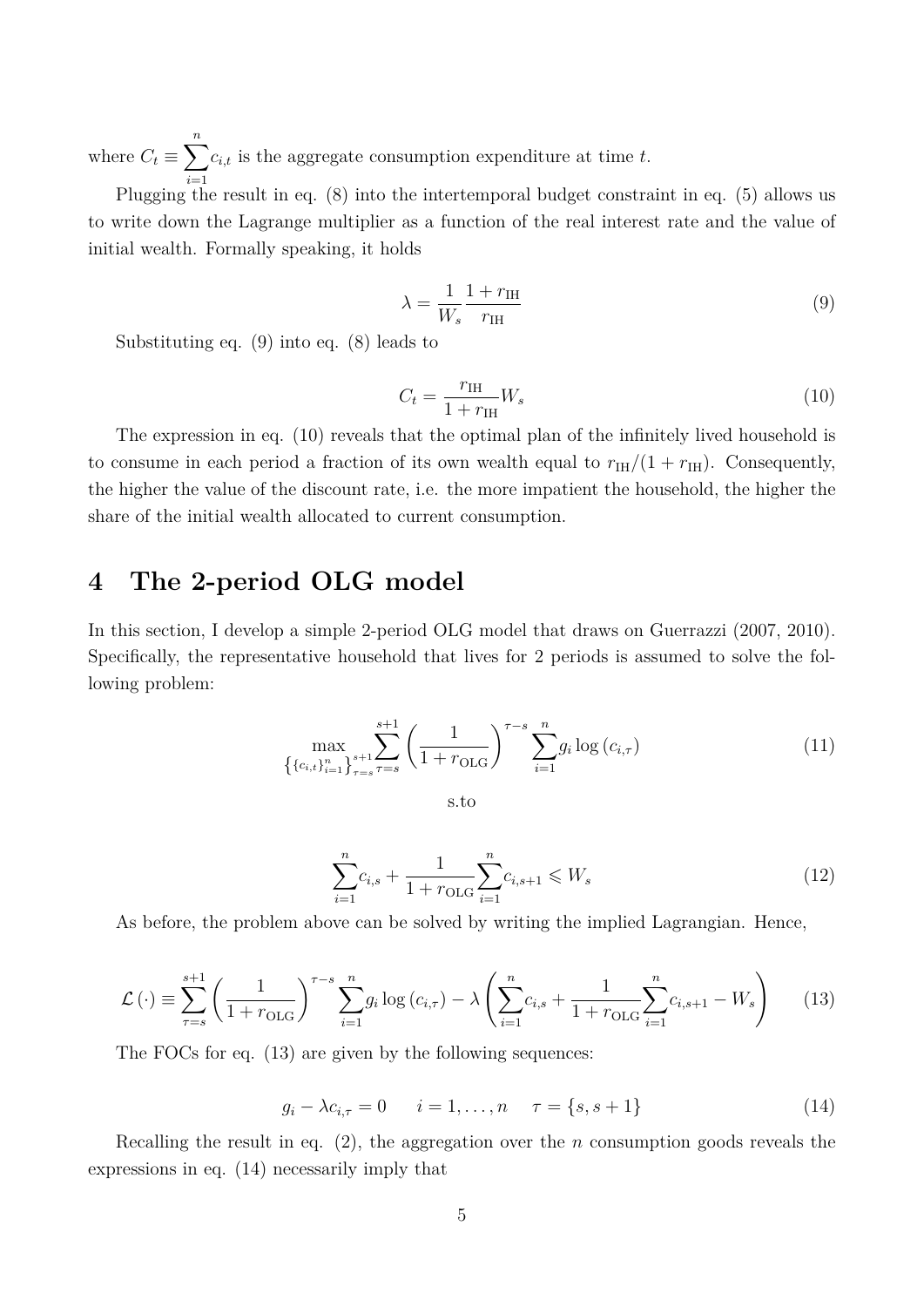$$
C_s = C_{s+1} \tag{15}
$$

where  $C_s \equiv \sum^n$  $i=1$  $c_{i,s}$  is the aggregate consumption expenditure in the starting period when the household is young whereas  $C_{s+1} \equiv \sum_{n=1}^{n}$  $i=1$  $c_{i,s+1}$  is the aggregate consumption expenditure in the final period when the household is old.

Substituting the result in eq. (15) into the intertemporal budget constraint in eq. (12) leads to

$$
C_{\tau} = \frac{1 + r_{\text{OLG}}}{2 + r_{\text{OLG}}} W_s \qquad \tau = \{s, s + 1\}
$$
 (16)

The expression in eq. (16) reveals that the optimal plan of the household that lives for 2 periods is to consume in each period the fraction  $(1 + r_{\text{OLG}})(2 + r_{\text{OLG}})$ . Such a fraction is always higher than the share of wealth consumed by the infinitely lived household conveyed by eq.  $(10)$  no matter the actual value of the real interest rate. In general, if r is the real interest rate prevailing on the capital market that is also used to discount future utility streams, then it would be possible to show that a household that lives for  $m$  periods consumes a fraction  $1 + (1 + r)^{-1} + \cdots + (1 + r)^{1-m}$  of its own wealth. Consequently, whenever  $m \to \infty$  the expression in eq. (16) collapses to the one in eq. (10).

#### **5 IH versus OLG**

In this section, I put forward a comparison between the optimal intertemporal consumption plans of the two household's problems described above by assessing the number of units of time of the IH model may form a unit of time in the 2-period OLG model. A simple way to make such an assessment is to find the number of units of time over which the infinitely lived household consumes the same amount of resources consumed in a unit of time by the household the lives for two periods. Formally speaking this means that the theoretical length of a generation is given by the value of t that solves the following equation:

$$
t\frac{r_{\text{IH}}}{1+r_{\text{IH}}} = \frac{1+r_{\text{OLG}}}{2+r_{\text{OLG}}}
$$
\n(17)

In order to find a solution to eq. (17) that depends on one configuration only of the rate of interest, it is necessary to make some assumptions about the relationship between  $r_{\text{IH}}$  and  $r<sub>OLG</sub>$ . In what follows, I will assume that the rate of return prevailing in the OLG model in IH model is achieved only after the theoretical length of a generation. Taking into account the expression in eq. (17), formally speaking this means that

$$
(1 + r_{\text{IH}})^t = 1 + r_{\text{OLG}} \tag{18}
$$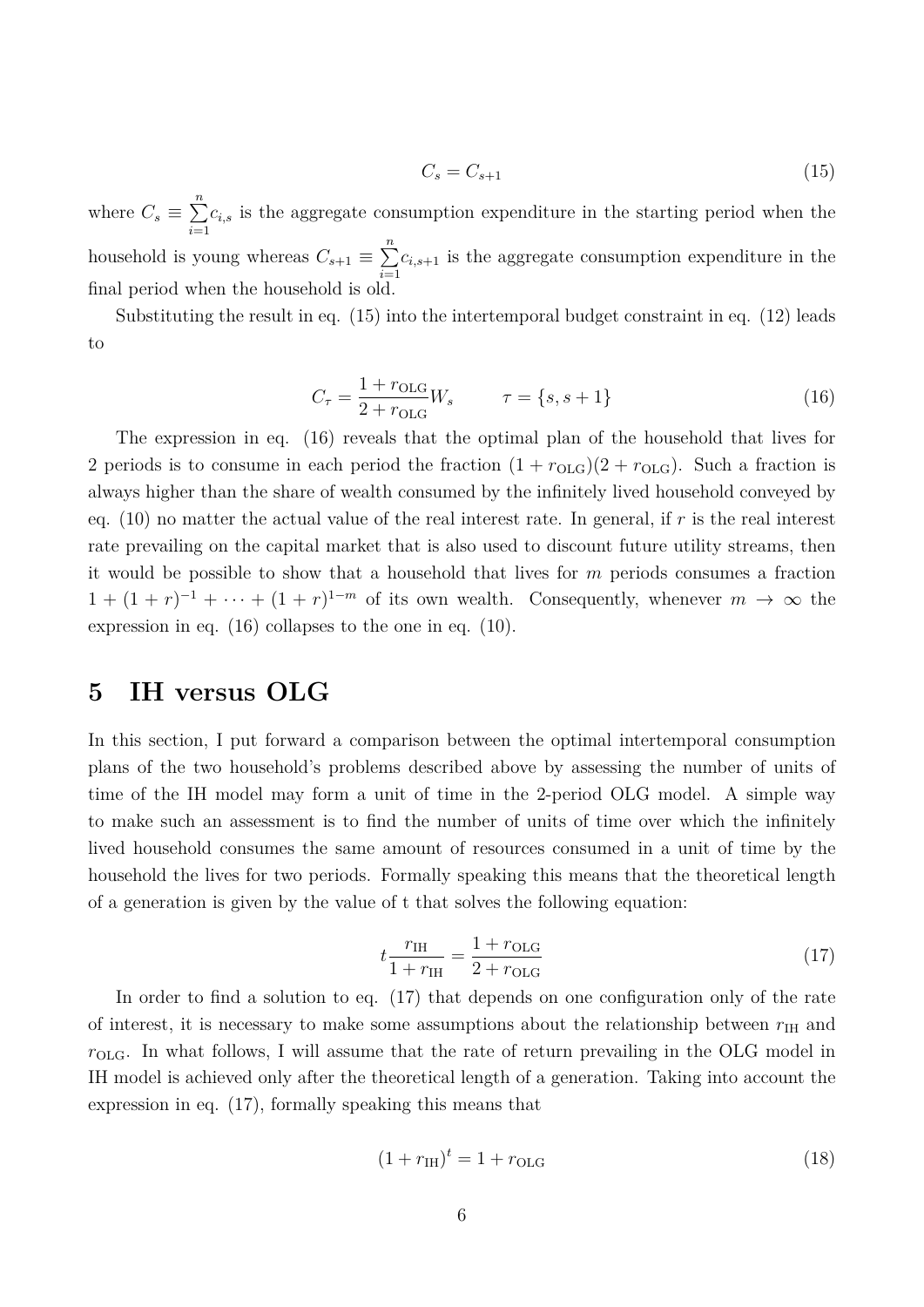Plugging eq. (18) into eq. (17) reveals that for each value of  $r_{\text{HI}}$  the theoretical length of a generation is found by retrieving the value of t that solves the following expression:

$$
t\frac{r_{\text{IH}}}{1+r_{\text{IH}}} = \frac{(1+r_{\text{IH}})^t}{1+(1+r_{\text{IH}})^t}
$$
(19)

On the one hand, given the value of  $r_{\text{IH}}$ , the expression of the LHS of eq. (19) is equal to zero for  $t = 0$  and thereafter it rises linearly with the unit of time of the IH model. On the other hand, the expression on the RHS is equal to  $1/2$  for  $t = 0$  and thereafter it rises at decreasing rates with increases in t. Consequently, as shown in the diagram of Figure 1, there will be only one meaningful solution to eq.  $(19)$  – say  $t<sub>G</sub>$  – and such a solution – according to the resource consumption criterion suggested by eq.  $(17)$  – returns the theoretical length of a generation.<sup>2</sup>



**Figure 1:** The length of a generation

An intriguing feature of  $t_G$  is that it is negatively related to the magnitude of  $r_{\text{IH}}$ ; indeed, for higher (lower) values of the real interest rate the line and the curve depicted in Figure 1 rotate in counter-clockwise (clockwise) direction. However, given the different shapes, the movement of the expression on the RHS of eq. (19) is always more pronounced than the corresponding movement of the one on the LHS. Consequently, higher (lower) values of  $r<sub>IH</sub>$  lead to lower (higher) values of  $t_G$ .

An economic rationale for the relationship between the interest rate and the theoretical length of a generation can be given as follows. First, a household that does not care about the future will consume immediately all of its wealth no matter the length of its horizon: indeed, whenever  $r_H \rightarrow \infty$ , the IH as well as the 2-period OLG model deliver the same intertemporal consumption optimal plan. Consequently, in this case the theoretical length of a generation

<sup>&</sup>lt;sup>2</sup>Obviously, the point value of  $r_{\text{IH}}$  can always be tuned in order to have  $t_G \in \mathbb{N}$ .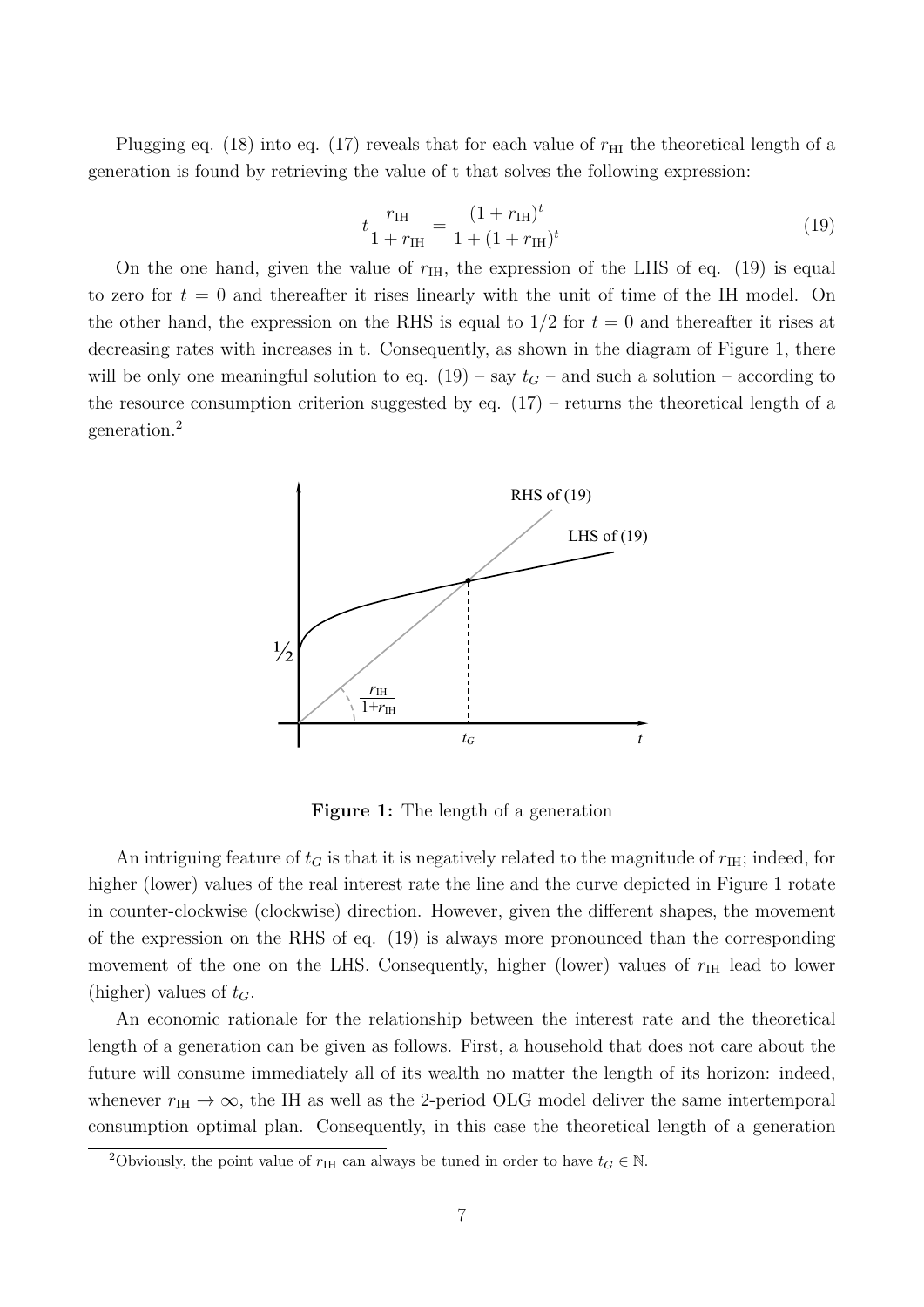coincides with the single period of the IH model. By contrast, when the household starts to care about its future it will smooth its consumption expenditure throughout its relevant time horizon. In general, whenever  $r_{\text{IH}} < \infty$ , the length of a generation increases with the value of the implied discount factor.

In the real business cycle literature, the discount rate of optimizing consumers is usually calibrated on a quarterly base in order to deliver an implied value of  $r_{\text{IH}}$  around 1% (e.g. Kydland and Prescott, 1982; Long and Plosser, 1983). Implementing the procedure described above, such a value of the real interest rate implies that time unit of the OLG model would last about 66 periods of the IH model. Therefore, if the time reference of the IH model were a quarter, then a generation would cover about 16 years only. Consequently, if we aim at achieving the conventional figure of 25 years commonly accepted by demographers and geneticists, then the discount factor should be calibrated at highest values by targeting a value of  $r_{\text{IH}}$  around 0.7%. According to data released by the World Bank for the US economy, such a value of the quarterly real interest rate is close to the estimation of the corresponding annual reference over the last twenty years which amounts to 2.84%. <sup>3</sup> See the time series plotted in Figure 2.



**Figure 2:** Real interest rates in the US (2000-2019)

### **6 Concluding remarks**

This paper aimed at assessing the relationship between the time reference of infinite and finite horizon dynamic models through the comparison of the consumption plans of the involved opti-

<sup>3</sup>Data on real interest rate can be downloaded from data.worldbank.org.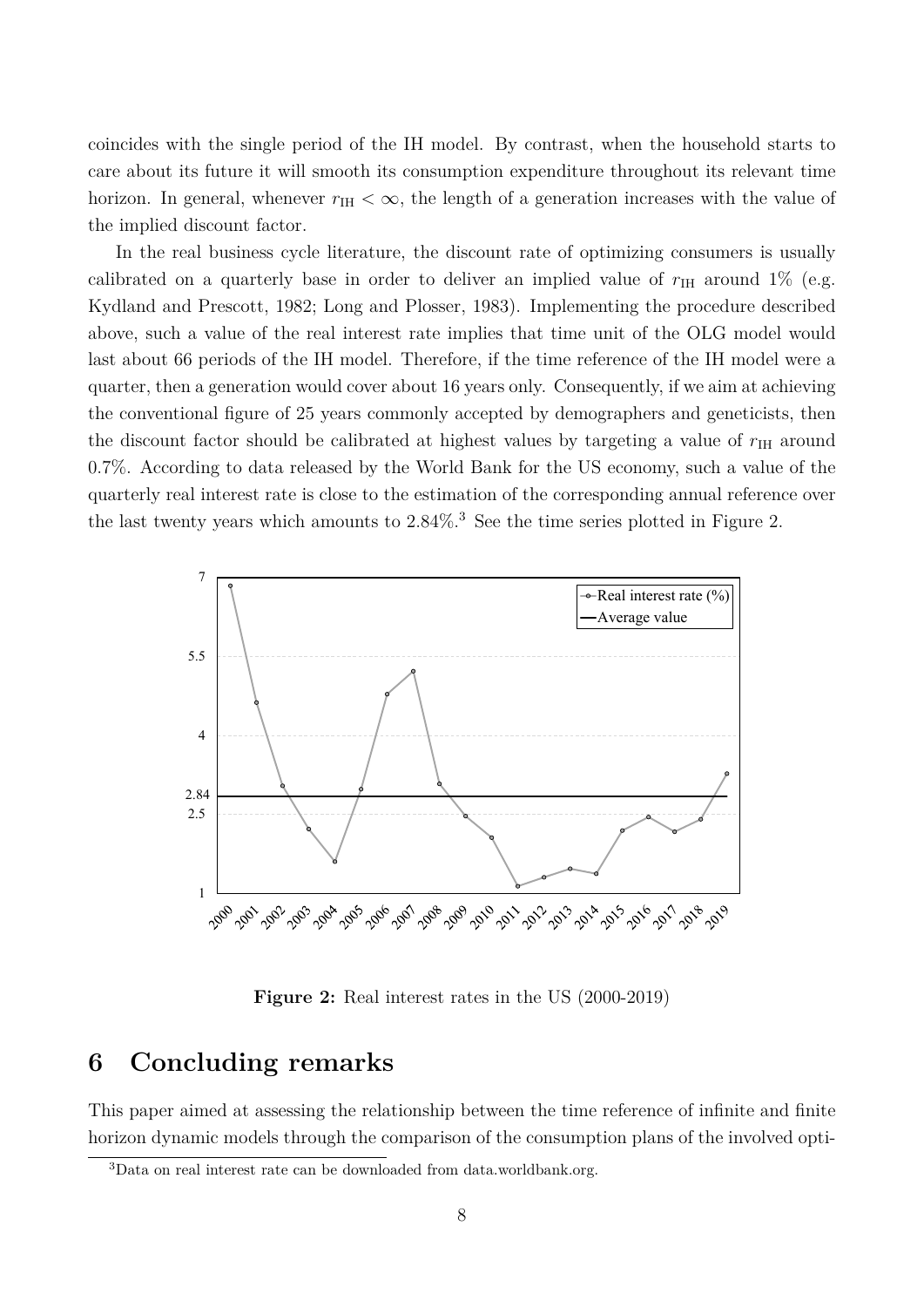mizing households. Such a theoretical exploration revealed three remarkable results. First, the length of generation decreases with the value of the real interest rate. Second, the conventional figures exploited to calibrate the discount factor in real business cycles model lead to a theoretical generation that is shorter with respect to the reference of 25 years usually acknowledged by demographers and geneticists. Furthermore, such a reference can be achieved by calibrating the discount rate by targeting the average value of the real interest rates observed in the US over the last two decades.

The analysis carried out in this paper could be developed in different directions. For instance, it could be interesting to see how the results summarized above change when households with different time horizons have also different values of the initial wealth, are endowed with different preferences and/or there is no equality between the discount and the interest rate prevailing on the capital market. Different results could also be achieved by computing in how many periods the present value of the consumption stream from the HI model equals value of consumption of the young household from the OLG model. The implied extensions are left to further developments.

#### **References**

- [1] Cass, D. (1965), Optimum Growth in an Aggregative Model of Capital Accumulation, *Review of Economic Studies*, Vol. 32, No. 3, pp. 233-240.
- [2] Diamond, P.A. (1965), National Debt in a Neoclassical Growth Model, *American Economic Review*, Vol. 55, No. 5, pp. 1126–1150.
- [3] FARMER, R.E.A., PLOTNIKOV D. (2012), Does Fiscal Policy Matter? Blinder and Solow Revisited, *Macroeconomic Dynamics*, Vol. 16, No. S1, pp. 149-166.
- [4] Farmer, R.E.A. (2010), *Expectations, Employment and Prices*, Oxford University Press: New York.
- [5] Galor, O., Weil, D.N. (1996), The Gender Gap, Fertility, and Growth, *American Economic Review*, Vol. 86, No. 3, pp. 374- 387.
- [6] Guerrazzi, M. (2010), Nominal Wage Indexation, Quasi-Equilibria and Real Wage Dynamics, *Bulletin of Economic Research*, Vol. 62, No. 3, pp. 279-294.
- [7] Guerrazzi, M. (2007), Local Dynamics under Perfectly Flexible Wages, *Economia Politica*, Vol. 24, No. 2, pp. 65-288.
- [8] KOOPMANS, T.C. (1965), On the Concept of Optimal Economic Growth in JOHANSEN, J. (ed.), *The Economic Approach to Development Planning*, Elsevier: Amsterdam.